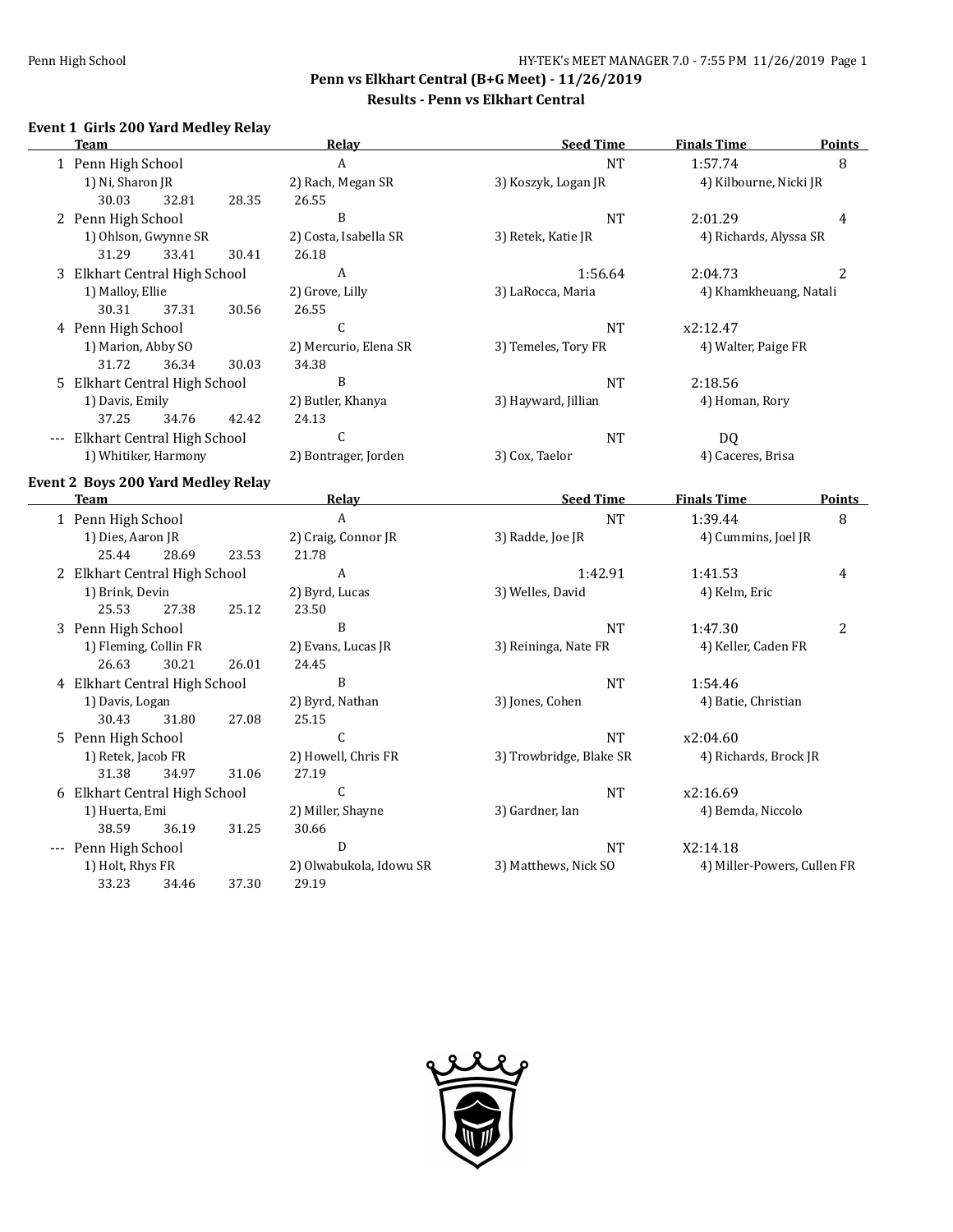$\overline{\phantom{0}}$ 

### **Penn vs Elkhart Central (B+G Meet) - 11/26/2019 Results - Penn vs Elkhart Central**

#### **Event 3 Girls 200 Yard Freestyle**

|          | Name              |       |       | Yr School                   | <b>Seed Time</b> | <b>Finals Time</b> | <b>Points</b>  |
|----------|-------------------|-------|-------|-----------------------------|------------------|--------------------|----------------|
|          | 1 Bottorff, Madi  |       |       | SO Penn High School         | <b>NT</b>        | 2:00.71            | 6              |
|          | 28.22             | 31.47 | 31.47 | 29.55                       |                  |                    |                |
|          | 2 Costa, Gabby    |       |       | Penn High School<br>IR      | <b>NT</b>        | 2:04.20            | 4              |
|          | 28.26             | 31.44 | 32.29 | 32.21                       |                  |                    |                |
|          | 3 Frick, Ava      |       |       | Elkhart Central High School | 2:11.29          | 2:09.05            | 3              |
|          | 29.14             | 32.69 | 33.58 | 33.64                       |                  |                    |                |
|          | 4 Stancheva, Neda |       |       | JR Penn High School         | <b>NT</b>        | 2:09.54            | $\overline{2}$ |
|          | 30.30             | 32.31 | 33.43 | 33.50                       |                  |                    |                |
|          | 5 LaRocca, Maria  |       |       | Elkhart Central High School | 2:30.21          | 2:25.28            | 1              |
|          | 33.24             | 37.30 | 37.68 | 37.06                       |                  |                    |                |
|          | 6 Davis, Emily    |       |       | Elkhart Central High School | 2:20.73          | 2:28.05            |                |
|          | 33.39             | 37.78 | 39.07 | 37.81                       |                  |                    |                |
| $---$    | Barnhart, Maddie  |       |       | Penn High School<br>IR      | NT               | X2:38.43           |                |
|          | 35.20             | 39.75 | 42.66 | 40.82                       |                  |                    |                |
| $\cdots$ | Caceres, Brisa    |       |       | Elkhart Central High School | NT               | X2:48.13           |                |
|          | 39.54             | 44.01 | 44.48 | 40.10                       |                  |                    |                |

#### **Event 4 Boys 200 Yard Freestyle**

| Name     |                           |       | Yr School | <b>Seed Time</b>            | Finals Time      | Points             |                |
|----------|---------------------------|-------|-----------|-----------------------------|------------------|--------------------|----------------|
|          | 1 Byrd, Lucas             |       |           | Elkhart Central High School | 1:51.68          | 1:48.10            | 6              |
|          | 23.87                     | 27.16 | 29.01     | 28.06                       |                  |                    |                |
|          | 2 Brothers, Kyle          |       |           | IR Penn High School         | <b>NT</b>        | 1:49.09            | 4              |
|          | 25.86                     | 27.46 | 27.46     | 28.31                       |                  |                    |                |
|          | 3 Howell, Matthew         |       |           | JR Penn High School         | <b>NT</b>        | 1:50.17            | 3              |
|          | 25.33                     | 27.92 | 28.34     | 28.58                       |                  |                    |                |
| 4        | Grant, Nathan             |       |           | SO Penn High School         | NT               | 1:53.14            | $\overline{c}$ |
|          | 25.59                     | 28.36 | 29.68     | 29.51                       |                  |                    |                |
|          | 5 Huang, Michael          |       |           | Elkhart Central High School | 2:07.02          | 2:10.44            | $\mathbf{1}$   |
|          | 28.24                     | 33.03 | 35.09     | 34.08                       |                  |                    |                |
| 6        | Davis, Logan              |       |           | Elkhart Central High School | 2:05.06          | 2:11.09            |                |
|          | 27.13                     | 32.23 | 35.36     | 36.37                       |                  |                    |                |
| $\cdots$ | Metros, Alex              |       |           | FR Penn High School         | <b>NT</b>        | X2:08.41           |                |
|          | 28.11                     | 32.46 | 34.45     | 33.39                       |                  |                    |                |
| $---$    | Sommer, Gavin             |       |           | Elkhart Central High School | 2:31.78          | X2:25.09           |                |
|          | 30.53                     | 35.92 | 39.03     | 39.61                       |                  |                    |                |
|          | Event 5 Girls 200 Yard IM |       |           |                             |                  |                    |                |
|          | Name                      |       |           | Yr School                   | <b>Seed Time</b> | <b>Finals Time</b> | <b>Points</b>  |
|          | 1 Ni, Sharon              |       |           | IR Penn High School         | <b>NT</b>        | 2:19.37            | 6              |

| 4 |
|---|
|   |
|   |
|   |
|   |

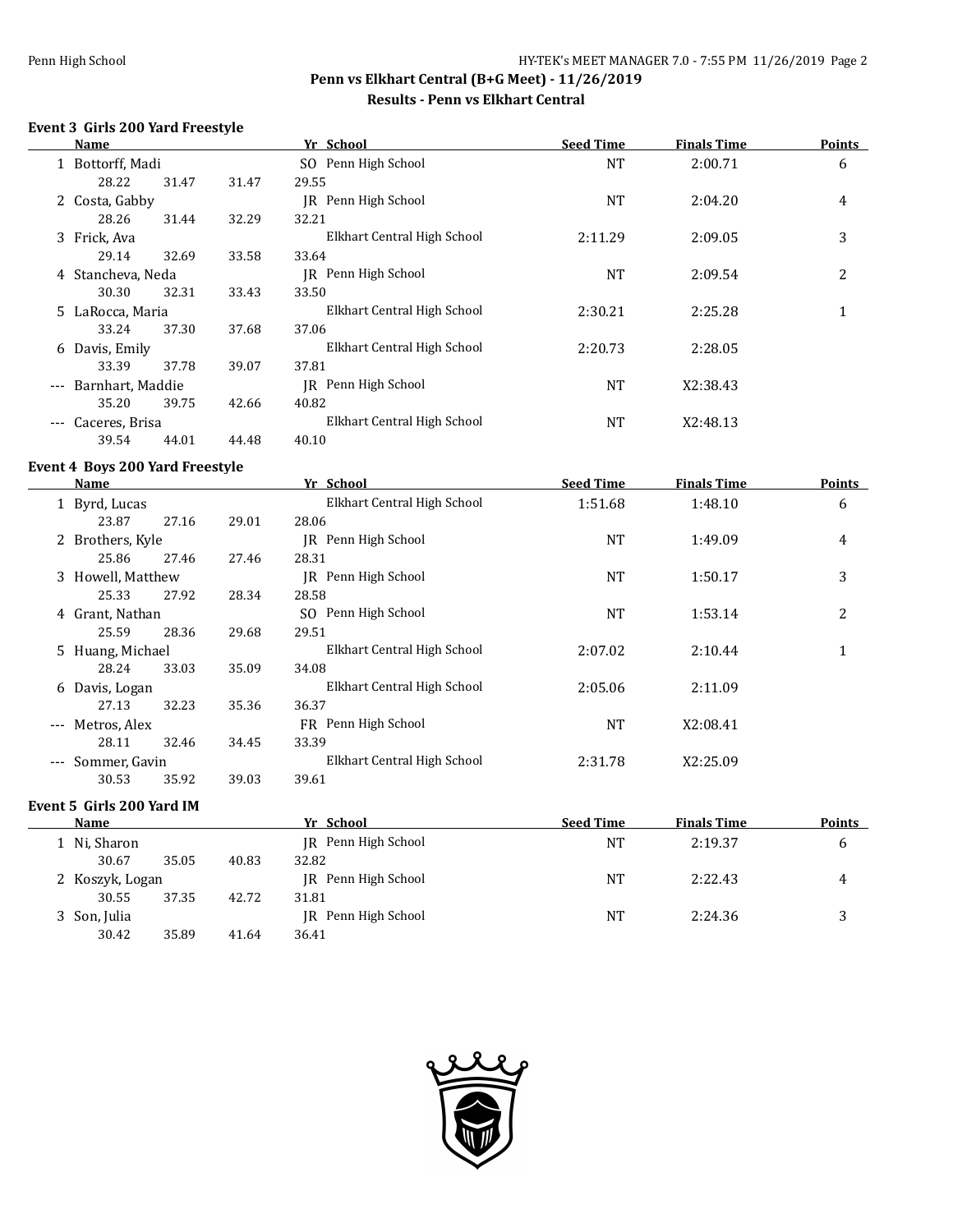# **(Event 5 Girls 200 Yard IM)**

| <u>Name</u> |                                                                                                                                                                                                                                                                                                                                                                                                                                                                                                                                          | Yr School                                                                                                                                                                                                                                                                                                                                 | <b>Seed Time</b>                                                                                                                                                                                                                                                                                                                                                                                                                                                                                                                               | <b>Finals Time</b>                                                                                                                                                                                                                   | <b>Points</b>                                                                                                                                                                                                |
|-------------|------------------------------------------------------------------------------------------------------------------------------------------------------------------------------------------------------------------------------------------------------------------------------------------------------------------------------------------------------------------------------------------------------------------------------------------------------------------------------------------------------------------------------------------|-------------------------------------------------------------------------------------------------------------------------------------------------------------------------------------------------------------------------------------------------------------------------------------------------------------------------------------------|------------------------------------------------------------------------------------------------------------------------------------------------------------------------------------------------------------------------------------------------------------------------------------------------------------------------------------------------------------------------------------------------------------------------------------------------------------------------------------------------------------------------------------------------|--------------------------------------------------------------------------------------------------------------------------------------------------------------------------------------------------------------------------------------|--------------------------------------------------------------------------------------------------------------------------------------------------------------------------------------------------------------|
|             |                                                                                                                                                                                                                                                                                                                                                                                                                                                                                                                                          | Elkhart Central High School                                                                                                                                                                                                                                                                                                               | 2:22.73                                                                                                                                                                                                                                                                                                                                                                                                                                                                                                                                        | 2:25.23                                                                                                                                                                                                                              | 2                                                                                                                                                                                                            |
| 30.58       | 43.81                                                                                                                                                                                                                                                                                                                                                                                                                                                                                                                                    | 35.70                                                                                                                                                                                                                                                                                                                                     |                                                                                                                                                                                                                                                                                                                                                                                                                                                                                                                                                |                                                                                                                                                                                                                                      |                                                                                                                                                                                                              |
|             |                                                                                                                                                                                                                                                                                                                                                                                                                                                                                                                                          | Elkhart Central High School                                                                                                                                                                                                                                                                                                               | 2:33.16                                                                                                                                                                                                                                                                                                                                                                                                                                                                                                                                        | 2:38.88                                                                                                                                                                                                                              | $\mathbf{1}$                                                                                                                                                                                                 |
| 32.85       | 46.79                                                                                                                                                                                                                                                                                                                                                                                                                                                                                                                                    | 39.77                                                                                                                                                                                                                                                                                                                                     |                                                                                                                                                                                                                                                                                                                                                                                                                                                                                                                                                |                                                                                                                                                                                                                                      |                                                                                                                                                                                                              |
|             |                                                                                                                                                                                                                                                                                                                                                                                                                                                                                                                                          | Elkhart Central High School                                                                                                                                                                                                                                                                                                               | 2:54.47                                                                                                                                                                                                                                                                                                                                                                                                                                                                                                                                        | 2:59.79                                                                                                                                                                                                                              |                                                                                                                                                                                                              |
| 35.38       | 59.70                                                                                                                                                                                                                                                                                                                                                                                                                                                                                                                                    | 39.45                                                                                                                                                                                                                                                                                                                                     |                                                                                                                                                                                                                                                                                                                                                                                                                                                                                                                                                |                                                                                                                                                                                                                                      |                                                                                                                                                                                                              |
|             |                                                                                                                                                                                                                                                                                                                                                                                                                                                                                                                                          | SR Penn High School                                                                                                                                                                                                                                                                                                                       | <b>NT</b>                                                                                                                                                                                                                                                                                                                                                                                                                                                                                                                                      | X2:33.77                                                                                                                                                                                                                             |                                                                                                                                                                                                              |
| 33.50       | 46.72                                                                                                                                                                                                                                                                                                                                                                                                                                                                                                                                    | 37.12                                                                                                                                                                                                                                                                                                                                     |                                                                                                                                                                                                                                                                                                                                                                                                                                                                                                                                                |                                                                                                                                                                                                                                      |                                                                                                                                                                                                              |
|             |                                                                                                                                                                                                                                                                                                                                                                                                                                                                                                                                          | Elkhart Central High School                                                                                                                                                                                                                                                                                                               | 2:57.80                                                                                                                                                                                                                                                                                                                                                                                                                                                                                                                                        | X3:02.24                                                                                                                                                                                                                             |                                                                                                                                                                                                              |
| 39.75       | 54.69                                                                                                                                                                                                                                                                                                                                                                                                                                                                                                                                    | 41.59                                                                                                                                                                                                                                                                                                                                     |                                                                                                                                                                                                                                                                                                                                                                                                                                                                                                                                                |                                                                                                                                                                                                                                      |                                                                                                                                                                                                              |
|             |                                                                                                                                                                                                                                                                                                                                                                                                                                                                                                                                          |                                                                                                                                                                                                                                                                                                                                           |                                                                                                                                                                                                                                                                                                                                                                                                                                                                                                                                                |                                                                                                                                                                                                                                      |                                                                                                                                                                                                              |
|             |                                                                                                                                                                                                                                                                                                                                                                                                                                                                                                                                          |                                                                                                                                                                                                                                                                                                                                           |                                                                                                                                                                                                                                                                                                                                                                                                                                                                                                                                                |                                                                                                                                                                                                                                      | <b>Points</b>                                                                                                                                                                                                |
|             |                                                                                                                                                                                                                                                                                                                                                                                                                                                                                                                                          |                                                                                                                                                                                                                                                                                                                                           |                                                                                                                                                                                                                                                                                                                                                                                                                                                                                                                                                |                                                                                                                                                                                                                                      | 6                                                                                                                                                                                                            |
|             |                                                                                                                                                                                                                                                                                                                                                                                                                                                                                                                                          |                                                                                                                                                                                                                                                                                                                                           |                                                                                                                                                                                                                                                                                                                                                                                                                                                                                                                                                |                                                                                                                                                                                                                                      |                                                                                                                                                                                                              |
|             |                                                                                                                                                                                                                                                                                                                                                                                                                                                                                                                                          |                                                                                                                                                                                                                                                                                                                                           |                                                                                                                                                                                                                                                                                                                                                                                                                                                                                                                                                |                                                                                                                                                                                                                                      | 4                                                                                                                                                                                                            |
|             |                                                                                                                                                                                                                                                                                                                                                                                                                                                                                                                                          |                                                                                                                                                                                                                                                                                                                                           |                                                                                                                                                                                                                                                                                                                                                                                                                                                                                                                                                |                                                                                                                                                                                                                                      |                                                                                                                                                                                                              |
|             |                                                                                                                                                                                                                                                                                                                                                                                                                                                                                                                                          |                                                                                                                                                                                                                                                                                                                                           |                                                                                                                                                                                                                                                                                                                                                                                                                                                                                                                                                |                                                                                                                                                                                                                                      | 3                                                                                                                                                                                                            |
|             |                                                                                                                                                                                                                                                                                                                                                                                                                                                                                                                                          |                                                                                                                                                                                                                                                                                                                                           |                                                                                                                                                                                                                                                                                                                                                                                                                                                                                                                                                |                                                                                                                                                                                                                                      |                                                                                                                                                                                                              |
|             |                                                                                                                                                                                                                                                                                                                                                                                                                                                                                                                                          |                                                                                                                                                                                                                                                                                                                                           |                                                                                                                                                                                                                                                                                                                                                                                                                                                                                                                                                |                                                                                                                                                                                                                                      | 2                                                                                                                                                                                                            |
|             |                                                                                                                                                                                                                                                                                                                                                                                                                                                                                                                                          |                                                                                                                                                                                                                                                                                                                                           |                                                                                                                                                                                                                                                                                                                                                                                                                                                                                                                                                |                                                                                                                                                                                                                                      |                                                                                                                                                                                                              |
|             |                                                                                                                                                                                                                                                                                                                                                                                                                                                                                                                                          |                                                                                                                                                                                                                                                                                                                                           |                                                                                                                                                                                                                                                                                                                                                                                                                                                                                                                                                |                                                                                                                                                                                                                                      | $\mathbf{1}$                                                                                                                                                                                                 |
|             |                                                                                                                                                                                                                                                                                                                                                                                                                                                                                                                                          |                                                                                                                                                                                                                                                                                                                                           |                                                                                                                                                                                                                                                                                                                                                                                                                                                                                                                                                |                                                                                                                                                                                                                                      |                                                                                                                                                                                                              |
|             |                                                                                                                                                                                                                                                                                                                                                                                                                                                                                                                                          |                                                                                                                                                                                                                                                                                                                                           |                                                                                                                                                                                                                                                                                                                                                                                                                                                                                                                                                |                                                                                                                                                                                                                                      |                                                                                                                                                                                                              |
|             |                                                                                                                                                                                                                                                                                                                                                                                                                                                                                                                                          |                                                                                                                                                                                                                                                                                                                                           |                                                                                                                                                                                                                                                                                                                                                                                                                                                                                                                                                |                                                                                                                                                                                                                                      |                                                                                                                                                                                                              |
|             |                                                                                                                                                                                                                                                                                                                                                                                                                                                                                                                                          |                                                                                                                                                                                                                                                                                                                                           |                                                                                                                                                                                                                                                                                                                                                                                                                                                                                                                                                |                                                                                                                                                                                                                                      |                                                                                                                                                                                                              |
|             |                                                                                                                                                                                                                                                                                                                                                                                                                                                                                                                                          |                                                                                                                                                                                                                                                                                                                                           |                                                                                                                                                                                                                                                                                                                                                                                                                                                                                                                                                |                                                                                                                                                                                                                                      |                                                                                                                                                                                                              |
|             |                                                                                                                                                                                                                                                                                                                                                                                                                                                                                                                                          |                                                                                                                                                                                                                                                                                                                                           |                                                                                                                                                                                                                                                                                                                                                                                                                                                                                                                                                |                                                                                                                                                                                                                                      |                                                                                                                                                                                                              |
|             |                                                                                                                                                                                                                                                                                                                                                                                                                                                                                                                                          |                                                                                                                                                                                                                                                                                                                                           |                                                                                                                                                                                                                                                                                                                                                                                                                                                                                                                                                |                                                                                                                                                                                                                                      |                                                                                                                                                                                                              |
|             |                                                                                                                                                                                                                                                                                                                                                                                                                                                                                                                                          |                                                                                                                                                                                                                                                                                                                                           |                                                                                                                                                                                                                                                                                                                                                                                                                                                                                                                                                |                                                                                                                                                                                                                                      |                                                                                                                                                                                                              |
|             |                                                                                                                                                                                                                                                                                                                                                                                                                                                                                                                                          |                                                                                                                                                                                                                                                                                                                                           |                                                                                                                                                                                                                                                                                                                                                                                                                                                                                                                                                |                                                                                                                                                                                                                                      |                                                                                                                                                                                                              |
|             |                                                                                                                                                                                                                                                                                                                                                                                                                                                                                                                                          |                                                                                                                                                                                                                                                                                                                                           |                                                                                                                                                                                                                                                                                                                                                                                                                                                                                                                                                |                                                                                                                                                                                                                                      | <b>Points</b>                                                                                                                                                                                                |
|             |                                                                                                                                                                                                                                                                                                                                                                                                                                                                                                                                          |                                                                                                                                                                                                                                                                                                                                           |                                                                                                                                                                                                                                                                                                                                                                                                                                                                                                                                                |                                                                                                                                                                                                                                      | 6                                                                                                                                                                                                            |
|             |                                                                                                                                                                                                                                                                                                                                                                                                                                                                                                                                          |                                                                                                                                                                                                                                                                                                                                           |                                                                                                                                                                                                                                                                                                                                                                                                                                                                                                                                                |                                                                                                                                                                                                                                      | 4                                                                                                                                                                                                            |
|             |                                                                                                                                                                                                                                                                                                                                                                                                                                                                                                                                          |                                                                                                                                                                                                                                                                                                                                           |                                                                                                                                                                                                                                                                                                                                                                                                                                                                                                                                                |                                                                                                                                                                                                                                      | 3                                                                                                                                                                                                            |
|             |                                                                                                                                                                                                                                                                                                                                                                                                                                                                                                                                          |                                                                                                                                                                                                                                                                                                                                           |                                                                                                                                                                                                                                                                                                                                                                                                                                                                                                                                                |                                                                                                                                                                                                                                      | $\overline{2}$                                                                                                                                                                                               |
|             |                                                                                                                                                                                                                                                                                                                                                                                                                                                                                                                                          |                                                                                                                                                                                                                                                                                                                                           |                                                                                                                                                                                                                                                                                                                                                                                                                                                                                                                                                |                                                                                                                                                                                                                                      | $\mathbf{1}$                                                                                                                                                                                                 |
|             |                                                                                                                                                                                                                                                                                                                                                                                                                                                                                                                                          |                                                                                                                                                                                                                                                                                                                                           |                                                                                                                                                                                                                                                                                                                                                                                                                                                                                                                                                |                                                                                                                                                                                                                                      |                                                                                                                                                                                                              |
|             |                                                                                                                                                                                                                                                                                                                                                                                                                                                                                                                                          |                                                                                                                                                                                                                                                                                                                                           |                                                                                                                                                                                                                                                                                                                                                                                                                                                                                                                                                |                                                                                                                                                                                                                                      |                                                                                                                                                                                                              |
|             |                                                                                                                                                                                                                                                                                                                                                                                                                                                                                                                                          |                                                                                                                                                                                                                                                                                                                                           |                                                                                                                                                                                                                                                                                                                                                                                                                                                                                                                                                |                                                                                                                                                                                                                                      |                                                                                                                                                                                                              |
|             |                                                                                                                                                                                                                                                                                                                                                                                                                                                                                                                                          |                                                                                                                                                                                                                                                                                                                                           |                                                                                                                                                                                                                                                                                                                                                                                                                                                                                                                                                |                                                                                                                                                                                                                                      |                                                                                                                                                                                                              |
| Name        |                                                                                                                                                                                                                                                                                                                                                                                                                                                                                                                                          | Yr School                                                                                                                                                                                                                                                                                                                                 | <b>Seed Time</b>                                                                                                                                                                                                                                                                                                                                                                                                                                                                                                                               | <b>Finals Time</b>                                                                                                                                                                                                                   | Points                                                                                                                                                                                                       |
|             |                                                                                                                                                                                                                                                                                                                                                                                                                                                                                                                                          | SR Penn High School                                                                                                                                                                                                                                                                                                                       | <b>NT</b>                                                                                                                                                                                                                                                                                                                                                                                                                                                                                                                                      | 22.09                                                                                                                                                                                                                                | 6                                                                                                                                                                                                            |
|             |                                                                                                                                                                                                                                                                                                                                                                                                                                                                                                                                          | JR Penn High School                                                                                                                                                                                                                                                                                                                       | <b>NT</b>                                                                                                                                                                                                                                                                                                                                                                                                                                                                                                                                      | 22.14                                                                                                                                                                                                                                | 4                                                                                                                                                                                                            |
|             | 4 Malloy, Ellie<br>5 Grove, Lilly<br>6 Hayward, Jillian<br>--- Ohlson, Gwynne<br>--- Cox, Taelor<br><b>Name</b><br>1 Craig, Connor<br>26.92<br>2 Fleming, Collin<br>27.15<br>3 Evans, Lucas<br>28.20<br>4 Byrd, Nathan<br>29.15<br>5 Corvin, Clayton<br>29.50<br>6 Huerta, Emi<br>34.97<br>--- Retek, Jacob<br>35.02<br>--- Gardner, Ian<br>36.69<br><b>Name</b><br>1 Kilbourne, Nicki<br>2 Richards, Alyssa<br>3 Costa, Isabella<br>5 Kunder, Rhea<br>Homan, Rory<br>6<br>--- Mercurio, Elena<br>--- Robinson, Grace<br>2 Cummins, Joel | 35.14<br>39.47<br>45.26<br>36.43<br>46.21<br>Event 6 Boys 200 Yard IM<br>35.84<br>32.84<br>32.74<br>38.67<br>34.16<br>37.04<br>38.14<br>39.39<br>40.88<br>50.65<br>47.05<br>46.28<br>37.69<br>44.67<br>48.05<br>58.05<br>Event 7 Girls 50 Yard Freestyle<br>4 Khamkheuang, Natali<br>Event 8 Boys 50 Yard Freestyle<br>1 Zuyderwyk, Brock | Yr School<br>JR Penn High School<br>30.00<br>FR Penn High School<br>30.72<br>JR Penn High School<br>31.86<br>Elkhart Central High School<br>37.64<br>Elkhart Central High School<br>34.66<br>Elkhart Central High School<br>40.18<br>FR Penn High School<br>36.19<br>Elkhart Central High School<br>40.00<br>Yr School<br>JR Penn High School<br>SR Penn High School<br>SR Penn High School<br>Elkhart Central High School<br>Elkhart Central High School<br>Elkhart Central High School<br>SR Penn High School<br>Elkhart Central High School | <b>Seed Time</b><br><b>NT</b><br><b>NT</b><br><b>NT</b><br>2:28.52<br>2:31.77<br><b>NT</b><br><b>NT</b><br><b>NT</b><br><b>Seed Time</b><br><b>NT</b><br><b>NT</b><br><b>NT</b><br>27.11<br>28.31<br>32.08<br><b>NT</b><br><b>NT</b> | <b>Finals Time</b><br>2:05.60<br>2:09.28<br>2:11.26<br>2:24.32<br>2:35.69<br>2:48.48<br>X2:33.57<br>X3:02.79<br><b>Finals Time</b><br>26.01<br>26.97<br>27.31<br>27.50<br>27.99<br>31.95<br>X28.86<br>X33.50 |

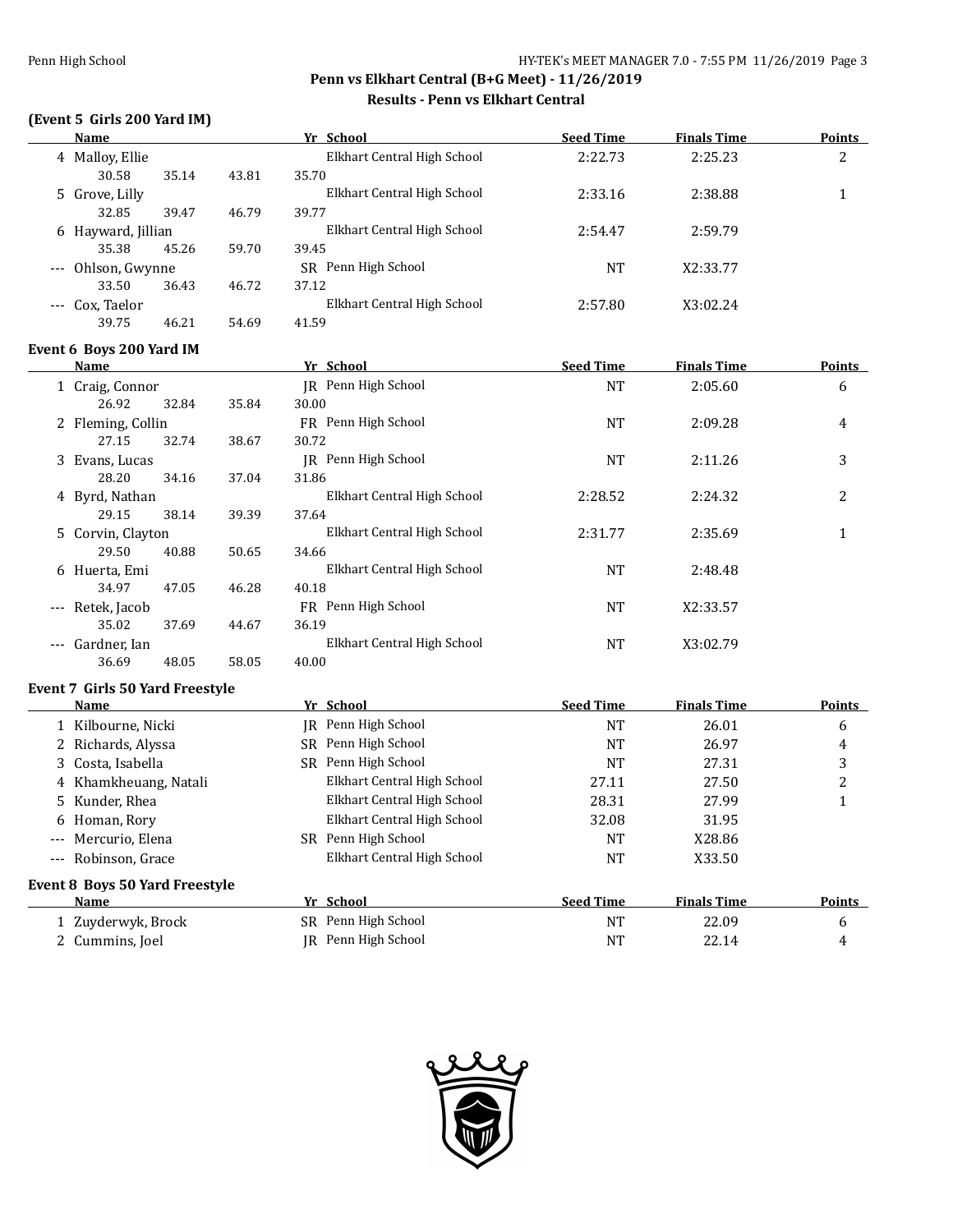# **(Event 8 Boys 50 Yard Freestyle)**

|       | Name                              | Yr School                   | <b>Seed Time</b>                  | <b>Finals Time</b>  | <b>Points</b>           |
|-------|-----------------------------------|-----------------------------|-----------------------------------|---------------------|-------------------------|
|       | 3 Dies, Aaron                     | JR Penn High School         | NT                                | 22.18               | 3                       |
|       | 4 Kelm, Eric                      | Elkhart Central High School | 22.33                             | 22.52               | $\overline{c}$          |
|       | 5 Brink, Devin                    | Elkhart Central High School | 24.48                             | 24.41               | $\mathbf{1}$            |
|       | 6 Batie, Christian                | Elkhart Central High School | 25.29                             | 25.42               |                         |
| ---   | Richards, Brock                   | JR Penn High School         | $\rm{NT}$                         | X27.16              |                         |
| $---$ | Crist, Garrett                    | Elkhart Central High School | $\rm{NT}$                         | X33.22              |                         |
|       | Event 9 Girls 1 mtr Diving        |                             |                                   |                     |                         |
|       | Name                              | Yr School                   |                                   | <b>Finals Score</b> | <b>Points</b>           |
|       | 1 Betzer, Bailey                  | SR Penn High School         | NP                                | 272.65              | 6                       |
|       | 2 Ryan, Kayla                     | SR Penn High School         | <b>NP</b>                         | 225.10              | 4                       |
|       | 3 Roll, Irie                      | Elkhart Central High School | 228.40                            | 203.50              | 3                       |
|       | 4 Ditmer, Grace                   | JR Penn High School         | NP                                | 188.80              | 2                       |
|       | 5 Hartland, Anita                 | FR Penn High School         | NP                                | x155.15             |                         |
|       | 6 Huang, Katie                    | Elkhart Central High School | NP                                | 154.60              | $\mathbf{1}$            |
|       | 7 Kaiser, Ava                     | Elkhart Central High School | 174.15                            | 154.05              |                         |
|       | Event 10 Boys 1 mtr Diving        |                             |                                   |                     |                         |
|       | <b>Name</b>                       | Yr School                   |                                   | <b>Finals Score</b> | Points                  |
|       | 1 Salas, Tomas                    | SO Penn High School         | $\ensuremath{\mathsf{NP}}\xspace$ | 236.10              | 6                       |
|       | 2 George, Dominick                | SO Penn High School         | NP                                | 213.75              | 4                       |
|       | 3 Gatzemeyer, Henry               | Elkhart Central High School | 239.50                            | 213.60              | 3                       |
|       | 4 Hardy, Nick                     | Elkhart Central High School | 210.25                            | 200.80              | $\overline{\mathbf{c}}$ |
|       | 5 Hazzard, Carter                 | Elkhart Central High School | 182.15                            | 174.00              | $\mathbf{1}$            |
|       | 6 Binder, Colton                  | SO Penn High School         | NP                                | 160.05              |                         |
|       | Event 11 Girls 100 Yard Butterfly |                             |                                   |                     |                         |
|       | <b>Name</b>                       | Yr School                   | <b>Seed Time</b>                  | <b>Finals Time</b>  | <b>Points</b>           |
|       | 1 Rach, Megan                     | SR Penn High School         | <b>NT</b>                         | 1:03.88             | 6                       |
|       | 29.72<br>34.16                    |                             |                                   |                     |                         |
|       | 2 Richards, Alyssa                | SR Penn High School         | <b>NT</b>                         | 1:05.22             | 4                       |
|       | 30.10<br>35.12                    |                             |                                   |                     |                         |
|       | 3 Retek, Katie                    | JR Penn High School         | NT                                | 1:09.01             | 3                       |
|       | 32.31<br>36.70                    |                             |                                   |                     |                         |
|       | 4 LaRocca, Maria                  | Elkhart Central High School | 1:08.39                           | 1:09.28             | 2                       |
|       | 31.72<br>37.56                    |                             |                                   |                     |                         |
|       | 5 Kunder, Raina                   | Elkhart Central High School | 1:18.13                           | 1:18.87             | $\mathbf{1}$            |
|       | 36.46<br>42.41                    |                             |                                   |                     |                         |
|       | 6 Hayward, Jillian                | Elkhart Central High School | 1:18.78                           | 1:23.25             |                         |
|       | 36.78<br>46.47                    |                             |                                   |                     |                         |
|       | --- Temeles, Tory                 | FR Penn High School         | NT                                | X1:09.98            |                         |
|       | 38.52<br>31.46                    |                             |                                   |                     |                         |

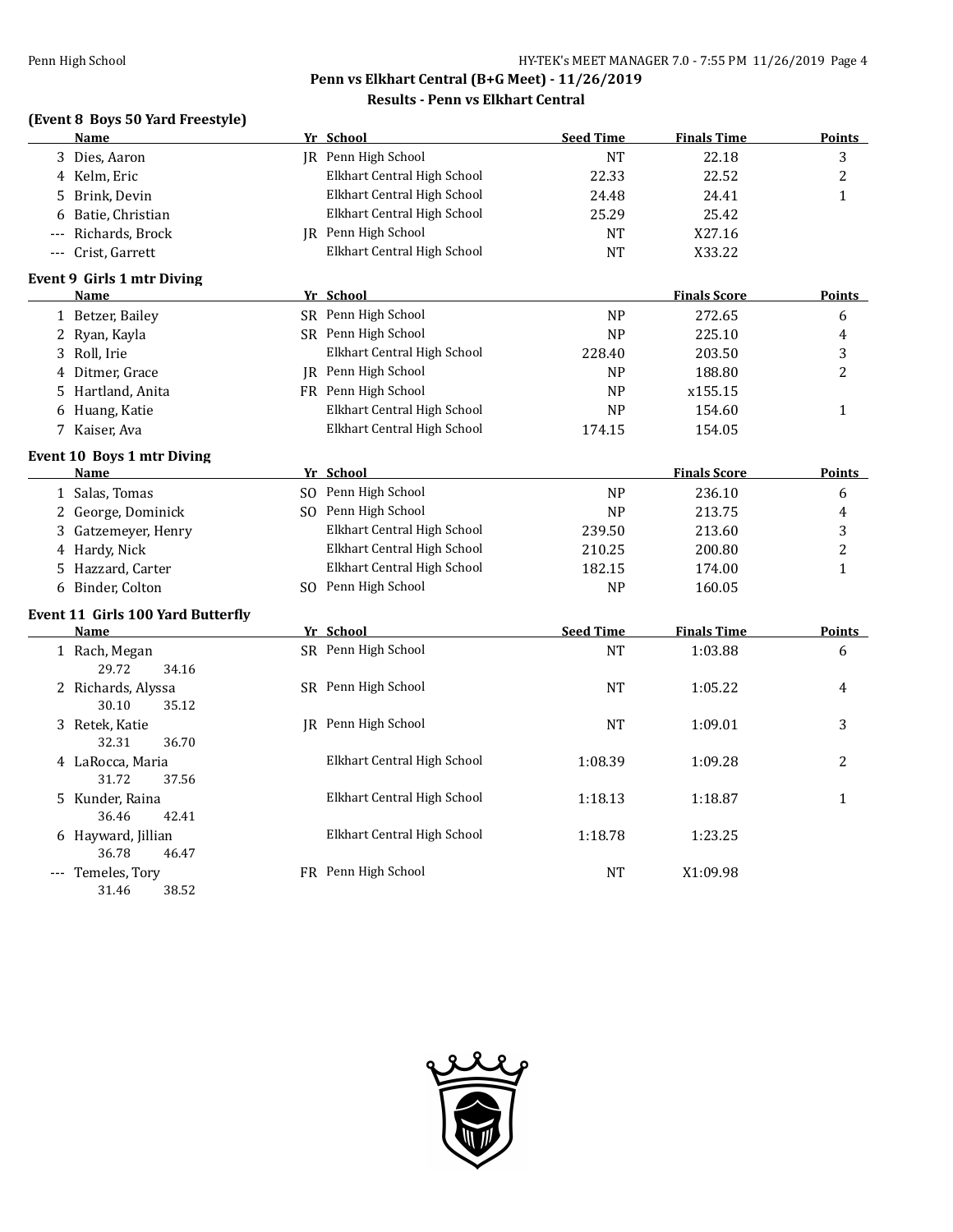#### **Event 12 Boys 100 Yard Butterfly**

| Name                  |     | Yr School                   | <b>Seed Time</b> | <b>Finals Time</b> | <b>Points</b> |
|-----------------------|-----|-----------------------------|------------------|--------------------|---------------|
| 1 Radde, Joe          |     | JR Penn High School         | <b>NT</b>        | 52.33              | 6             |
| 28.35<br>23.98        |     |                             |                  |                    |               |
| 2 Kelm, Eric          |     | Elkhart Central High School | 58.20            | 52.37              | 4             |
| 27.62<br>24.75        |     |                             |                  |                    |               |
| 3 Brothers, Kyle      |     | IR Penn High School         | <b>NT</b>        | 55.61              | 3             |
| 25.73<br>29.88        |     |                             |                  |                    |               |
| 4 Reininga, Nate      |     | FR Penn High School         | <b>NT</b>        | 58.74              | 2             |
| 27.08<br>31.66        |     |                             |                  |                    |               |
| 5 Jones, Cohen        |     | Elkhart Central High School | 1:03.17          | 1:02.03            | 1             |
| 32.90<br>29.13        |     |                             |                  |                    |               |
| 6 Corvin, Clayton     |     | Elkhart Central High School | 1:02.83          | 1:04.46            |               |
| 34.34<br>30.12        |     |                             |                  |                    |               |
| --- Trowbridge, Blake | SR. | Penn High School            | <b>NT</b>        | X1:15.12           |               |
| 33.53<br>41.59        |     |                             |                  |                    |               |

#### **Event 13 Girls 100 Yard Freestyle**

|                     | Name                                      |     | Yr School                   | <b>Seed Time</b> | <b>Finals Time</b> | <b>Points</b> |
|---------------------|-------------------------------------------|-----|-----------------------------|------------------|--------------------|---------------|
|                     | 1 Bottorff, Madi                          |     | SO Penn High School         | <b>NT</b>        | 55.04              | 6             |
|                     | 29.13<br>25.91<br>2 Kilbourne, Nicki      |     | JR Penn High School         | <b>NT</b>        | 58.01              | 4             |
|                     | 30.79<br>27.22<br>3 Koszyk, Logan         | IR  | Penn High School            | <b>NT</b>        | 58.47              | 3             |
|                     | 28.68<br>29.79<br>4 Butler, Khanya        |     | Elkhart Central High School | 59.14            | 1:00.41            | 2             |
|                     | 31.65<br>28.76                            |     |                             |                  |                    |               |
|                     | 5 Khamkheuang, Natali<br>29.39<br>32.72   |     | Elkhart Central High School | 1:01.61          | 1:02.11            | 1             |
|                     | 6 Kunder, Rhea<br>34.02<br>30.94          |     | Elkhart Central High School | 1:05.42          | 1:04.96            |               |
| $\qquad \qquad - -$ | Marion, Abby                              | SO. | Penn High School            | <b>NT</b>        | X1:07.03           |               |
|                     | 31.04<br>35.99<br>--- Pitchford, Nakyjiah |     | Elkhart Central High School | NT               | X1:22.29           |               |
|                     | 43.50<br>38.79                            |     |                             |                  |                    |               |

#### **Event 14 Boys 100 Yard Freestyle**

| Name                                 | Yr School                   | <b>Seed Time</b> | <b>Finals Time</b> | <b>Points</b> |
|--------------------------------------|-----------------------------|------------------|--------------------|---------------|
| 1 Byrd, Lucas<br>22.98<br>24.80      | Elkhart Central High School | 48.04            | 47.78              | 6             |
| 2 Zuyderwyk, Brock<br>23.18<br>24.78 | SR Penn High School         | NT               | 47.96              | 4             |
| 3 Cummins, Joel<br>23.72<br>25.39    | IR Penn High School         | NT               | 49.11              | 3             |
| 4 Welles, David<br>25.39<br>28.51    | Elkhart Central High School | NT               | 53.90              | C             |

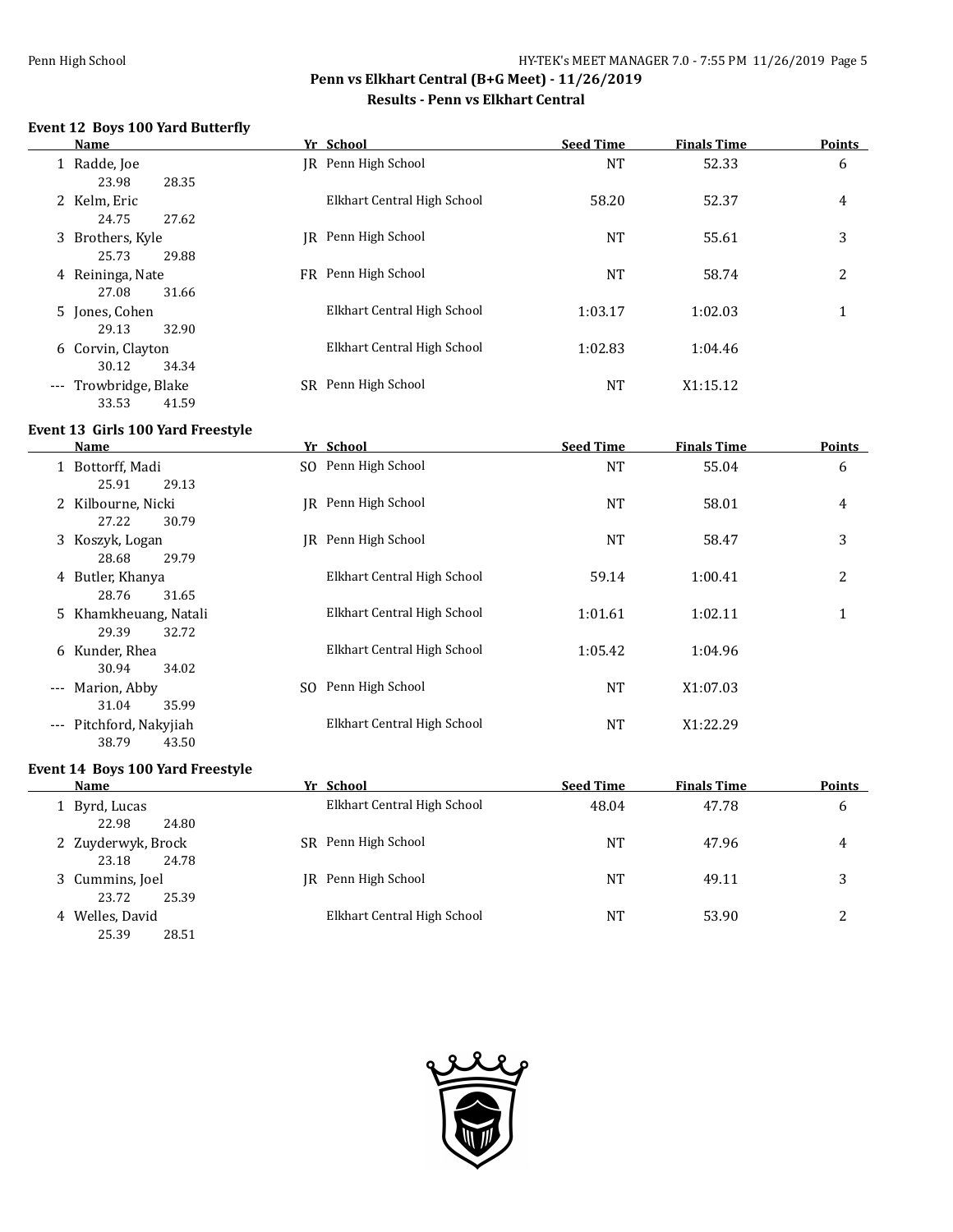#### **(Event 14 Boys 100 Yard Freestyle)**

| Name               |       |     | Yr School                   | <b>Seed Time</b> | <b>Finals Time</b> | <b>Points</b> |
|--------------------|-------|-----|-----------------------------|------------------|--------------------|---------------|
| 5 Keller, Caden    |       | FR. | Penn High School            | NT               | 56.10              |               |
| 26.53              | 29.57 |     |                             |                  |                    |               |
| 6 Brink, Devin     |       |     | Elkhart Central High School | 56.10            | 56.91              |               |
| 26.99              | 29.92 |     |                             |                  |                    |               |
| --- Holt, Rhys     |       | FR. | Penn High School            | NT               | X1:00.63           |               |
| 29.32              | 31.31 |     |                             |                  |                    |               |
| --- Bemda, Niccolo |       |     | Elkhart Central High School | NT               | X1:19.14           |               |
| 34.40              | 44.74 |     |                             |                  |                    |               |

#### **Event 15 Girls 500 Yard Freestyle**

| <b>Name</b> |                   |                             | Yr School |                             |                     |                             |         | <b>Seed Time</b> | <b>Finals Time</b> | <b>Points</b> |
|-------------|-------------------|-----------------------------|-----------|-----------------------------|---------------------|-----------------------------|---------|------------------|--------------------|---------------|
|             | 1 Costa, Gabby    |                             |           |                             | JR Penn High School |                             |         | <b>NT</b>        | 5:34.73            | 6             |
|             | 29.28             | 32.77                       | 33.53     | 34.30                       | 34.24               | 34.68                       | 34.91   | 34.37            |                    |               |
|             | 34.18             | 32.47                       |           |                             |                     |                             |         |                  |                    |               |
|             | 2 Frick, Ava      |                             |           | Elkhart Central High School |                     |                             |         | 5:41.25          | 5:43.07            | 4             |
|             | 29.94             | 33.83                       | 34.42     | 34.96                       | 35.27               | 35.12                       | 35.11   | 35.20            |                    |               |
|             | 34.71             | 34.51                       |           |                             |                     |                             |         |                  |                    |               |
|             | 3 Stancheva, Neda |                             |           |                             | JR Penn High School |                             |         | <b>NT</b>        | 5:50.19            | 3             |
|             | 30.98             | 34.05                       | 35.08     | 35.67                       | 35.89               | 36.13                       | 35.68   | 36.08            |                    |               |
|             | 35.89             | 34.74                       |           |                             |                     |                             |         |                  |                    |               |
|             | 4 Retek, Katie    |                             |           | JR Penn High School         |                     |                             |         | NT               | 5:55.10            | 2             |
|             | 31.37             | 34.48                       | 35.50     | 35.87                       | 36.12               | 36.22                       | 36.90   | 36.50            |                    |               |
|             | 36.56             | 35.58                       |           |                             |                     |                             |         |                  |                    |               |
|             | 5 Davis, Emily    |                             |           |                             |                     | Elkhart Central High School |         | 6:25.26          | 6:31.65            | 1             |
|             | 33.80             | 39.36                       | 40.86     | 40.26                       | 39.38               | 40.18                       | 39.53   | 40.55            |                    |               |
|             | 40.10             | 37.63                       |           |                             |                     |                             |         |                  |                    |               |
|             | 6 Wright, Dejah   | Elkhart Central High School |           |                             |                     | <b>NT</b>                   | 7:09.99 |                  |                    |               |
|             | 36.84             | 42.15                       | 42.97     | 43.93                       | 44.06               | 44.92                       | 44.78   | 45.03            |                    |               |
|             | 44.47             | 40.84                       |           |                             |                     |                             |         |                  |                    |               |

#### **Event 16 Boys 500 Yard Freestyle**

| Name |                   |       | Yr School               |       |                  |                             |       | <b>Seed Time</b> |           | <b>Finals Time</b> | <b>Points</b> |
|------|-------------------|-------|-------------------------|-------|------------------|-----------------------------|-------|------------------|-----------|--------------------|---------------|
|      | 1 Grant, Nathan   |       | Penn High School<br>SO. |       |                  |                             |       | <b>NT</b>        | 5:04.51   | 6                  |               |
|      | 26.23             | 29.05 | 30.08                   | 30.59 | 31.41            | 31.45                       | 31.73 | 31.68            |           |                    |               |
|      | 31.55             | 30.74 |                         |       |                  |                             |       |                  |           |                    |               |
|      | 2 Howell, Matthew |       |                         | IR.   | Penn High School |                             |       |                  | <b>NT</b> | 5:12.18            | 4             |
|      | 26.41             | 29.29 | 30.42                   | 31.27 | 32.18            | 32.13                       | 32.87 | 32.90            |           |                    |               |
|      | 32.66             | 32.05 |                         |       |                  |                             |       |                  |           |                    |               |
|      | 3 Reininga, Nate  |       | Penn High School<br>FR. |       |                  |                             |       |                  | <b>NT</b> | 5:35.00            | 3             |
|      | 27.06             | 32.07 | 33.52                   | 35.06 | 35.10            | 35.44                       | 34.42 | 34.48            |           |                    |               |
|      | 34.72             | 33.13 |                         |       |                  |                             |       |                  |           |                    |               |
|      | 4 Jones, Cohen    |       |                         |       |                  | Elkhart Central High School |       |                  | NT        | 6:06.76            | 2             |
|      | 29.80             | 34.92 | 37.13                   | 37.77 | 39.06            | 38.75                       | 39.38 | 37.70            |           |                    |               |
|      | 36.59             | 35.66 |                         |       |                  |                             |       |                  |           |                    |               |

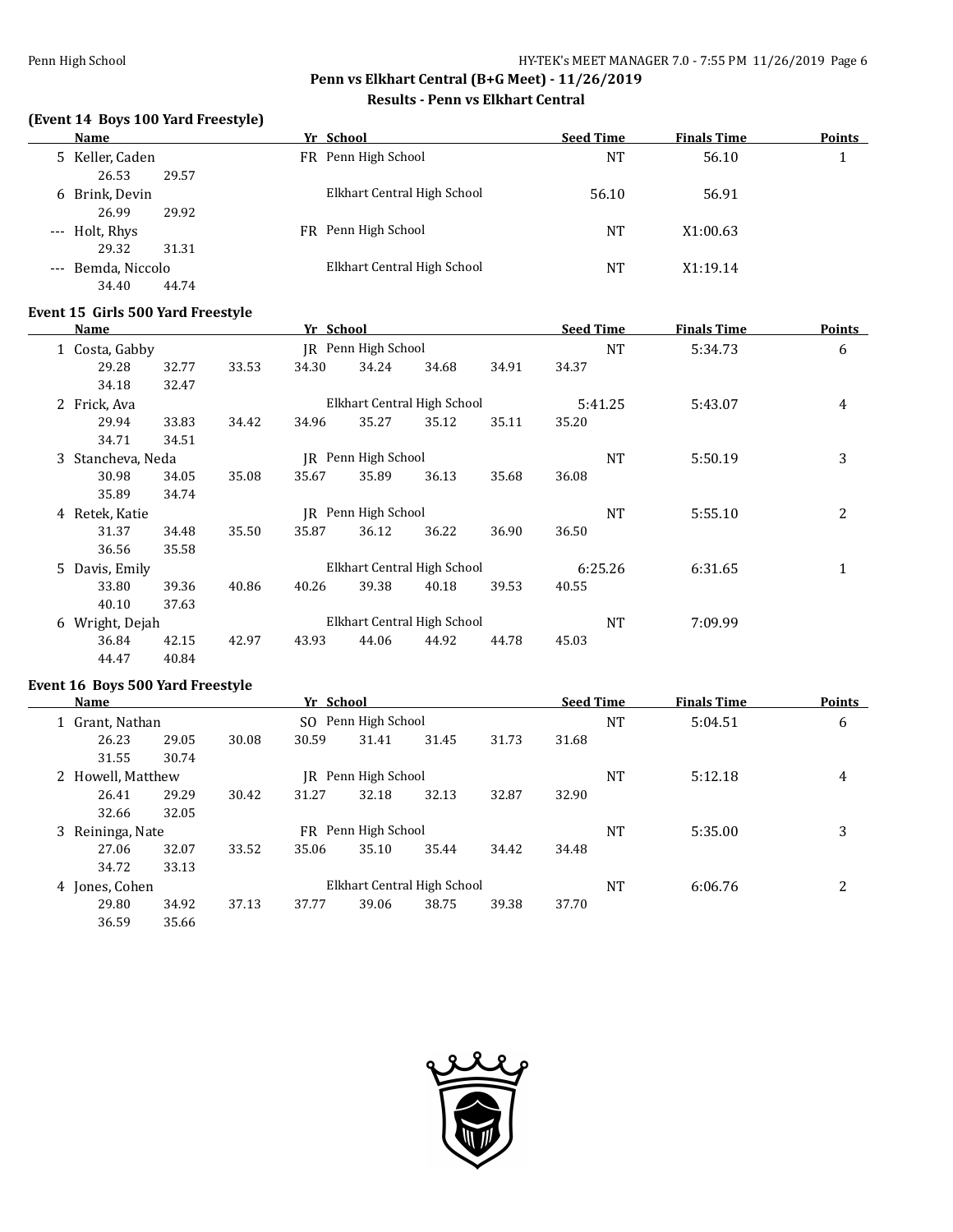$\overline{a}$ 

## **Penn vs Elkhart Central (B+G Meet) - 11/26/2019 Results - Penn vs Elkhart Central**

### **(Event 16 Boys 500 Yard Freestyle)**

| Name               |       |       | Yr School |                     |                             |       | <b>Seed Time</b> | <b>Finals Time</b> | <b>Points</b> |
|--------------------|-------|-------|-----------|---------------------|-----------------------------|-------|------------------|--------------------|---------------|
| 5 Bontrager, Chase |       |       |           |                     | Elkhart Central High School |       | <b>NT</b>        | 7:03.94            |               |
| 31.09              | 36.44 | 41.24 | 43.73     | 44.75               | 46.01                       | 46.20 | 46.21            |                    |               |
| 44.65              | 43.62 |       |           |                     |                             |       |                  |                    |               |
| 6 Huerta, Emi      |       |       |           |                     | Elkhart Central High School |       | 7:11.73          | 7:18.40            |               |
| 35.23              | 40.53 | 43.71 | 44.62     | 44.92               | 45.37                       | 46.07 | 46.65            |                    |               |
| 47.18              | 44.12 |       |           |                     |                             |       |                  |                    |               |
| --- Howell, Chris  |       |       |           | FR Penn High School |                             |       | <b>NT</b>        | X5:39.54           |               |
| 31.17              | 34.08 | 35.04 | 34.62     | 34.45               | 34.45                       | 34.45 | 34.49            |                    |               |
| 33.68              | 33.11 |       |           |                     |                             |       |                  |                    |               |

#### **Event 17 Girls 200 Yard Freestyle Relay**

|                   | Team                          |       |       | <b>Relay</b>          | <b>Seed Time</b>       | <b>Finals Time</b>     | <b>Points</b> |
|-------------------|-------------------------------|-------|-------|-----------------------|------------------------|------------------------|---------------|
|                   | 1 Penn High School            |       |       | A                     | <b>NT</b>              | 1:44.42                | 8             |
|                   | 1) Kilbourne, Nicki JR        |       |       | 2) Rach, Megan SR     | 3) Costa, Gabby JR     | 4) Bottorff, Madi SO   |               |
|                   | 27.08                         | 26.45 | 26.13 | 24.76                 |                        |                        |               |
|                   | 2 Penn High School            |       |       | B                     | <b>NT</b>              | 1:50.18                | 4             |
|                   | 1) Costa, Isabella SR         |       |       | 2) Son, Julia JR      | 3) Stancheva, Neda JR  | 4) Richards, Alyssa SR |               |
|                   | 27.67                         | 27.54 | 27.93 | 27.04                 |                        |                        |               |
|                   | 3 Elkhart Central High School |       |       | A                     | 1:48.13                | 1:53.64                | 2             |
|                   | 1) Khamkheuang, Natali        |       |       | 2) LaRocca, Maria     | 3) Frick, Ava          | 4) Malloy, Ellie       |               |
|                   | 28.53                         | 29.79 | 27.53 | 27.79                 |                        |                        |               |
| 4                 | Elkhart Central High School   |       |       | B                     | NT                     | 2:00.60                |               |
|                   | 1) Grove, Lilly               |       |       | 2) Kunder, Rhea       | 3) Hayward, Jillian    | 4) Kunder, Raina       |               |
|                   | 28.31                         | 29.49 | 31.23 | 31.57                 |                        |                        |               |
| 5.                | Penn High School              |       |       | C                     | NT                     | x2:04.74               |               |
|                   | 1) Barnhart, Maddie JR        |       |       | 2) Mercurio, Elena SR | 3) Walter, Paige FR    | 4) Temeles, Tory FR    |               |
|                   | 32.99                         | 28.52 | 34.47 | 28.76                 |                        |                        |               |
| $\qquad \qquad -$ | Elkhart Central High School   |       |       | C                     | NT                     | DQ                     |               |
|                   | 1) Caceres, Brisa             |       |       | 2) Kruip, Melanie     | 3) Pitchford, Nakyjiah | 4) Robinson, Grace     |               |
|                   | 37.43                         | 41.59 | 36.88 | 20.98                 |                        |                        |               |

### **Event 18 Boys 200 Yard Freestyle Relay**

| Team                          |       | Relay               | <b>Seed Time</b>    | <b>Finals Time</b>     | <b>Points</b> |
|-------------------------------|-------|---------------------|---------------------|------------------------|---------------|
| 1 Penn High School            |       | A                   | <b>NT</b>           | 1:28.97                | 8             |
| 1) Brothers, Kyle JR          |       | 2) Craig, Connor JR | 3) Cummins, Joel JR | 4) Zuyderwyk, Brock SR |               |
| 22.83<br>22.16                | 22.22 | 21.76               |                     |                        |               |
| 2 Elkhart Central High School |       | A                   | 1:34.53             | 1:32.80                | 4             |
| 1) Kelm, Eric                 |       | 2) Byrd, Lucas      | 3) Welles, David    | 4) Brink, Devin        |               |
| 24.90<br>21.85                | 23.95 | 22.10               |                     |                        |               |
| 3 Penn High School            |       | B                   | <b>NT</b>           | 1:36.95                | າ<br>∠        |
| 1) Fleming, Collin FR         |       | 2) Evans, Lucas JR  | 3) Grant, Nathan SO | 4) Howell, Matthew JR  |               |
| 24.38<br>24.39                | 24.71 | 23.47               |                     |                        |               |
| 4 Elkhart Central High School |       | B                   | <b>NT</b>           | 1:47.28                |               |
| 1) Batie, Christian           |       | 2) Corvin, Clayton  | 3) Huang, Michael   | 4) Sommer, Gavin       |               |
| 25.19<br>27.44                | 27.19 | 27.46               |                     |                        |               |

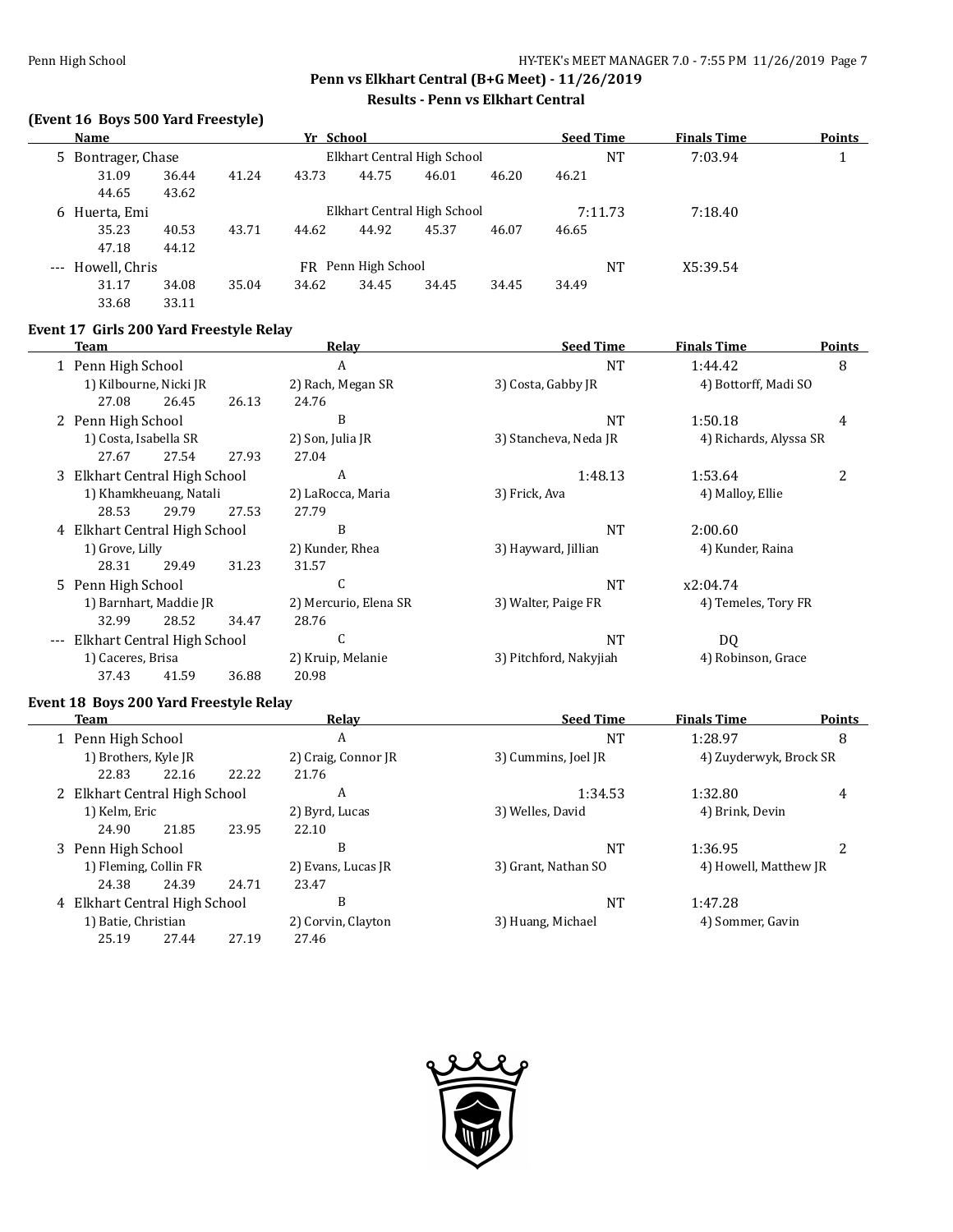# **Penn vs Elkhart Central (B+G Meet) - 11/26/2019**

#### **Results - Penn vs Elkhart Central**

#### **(Event 18 Boys 200 Yard Freestyle Relay)**

|                   | <b>Team</b>                        |       |       |       | Relay                       | <b>Seed Time</b>            | <b>Finals Time</b>    | <b>Points</b> |
|-------------------|------------------------------------|-------|-------|-------|-----------------------------|-----------------------------|-----------------------|---------------|
|                   | 5 Penn High School                 |       |       |       | C                           | NT                          | x1:53.04              |               |
|                   | 1) Olwabukola, Idowu SR            |       |       |       | 2) Trowbridge, Blake SR     | 3) Holt, Rhys FR            | 4) Richards, Brock JR |               |
|                   | 29.53                              | 27.69 | 28.75 | 27.07 |                             |                             |                       |               |
| 6                 | Elkhart Central High School        |       |       |       | $\mathcal{C}$               | <b>NT</b>                   | x2:05.48              |               |
|                   | 1) Bemda, Niccolo                  |       |       |       | 2) Bontrager, Chase         | 3) Miller, Shayne           | 4) Crist, Garrett     |               |
|                   | 39.72                              | 22.73 | 30.35 | 32.68 |                             |                             |                       |               |
| $---$             | Penn High School                   |       |       |       | D                           | <b>NT</b>                   | X1:53.03              |               |
|                   | 1) Ferraro, Max FR                 |       |       |       | 2) Metros, Alex FR          | 3) Miller-Powers, Cullen FR | 4) Howell, Chris FR   |               |
|                   | 29.08                              | 26.56 | 29.27 | 28.12 |                             |                             |                       |               |
|                   | Event 19 Girls 100 Yard Backstroke |       |       |       |                             |                             |                       |               |
|                   | <b>Name</b>                        |       |       |       | Yr School                   | <b>Seed Time</b>            | <b>Finals Time</b>    | <b>Points</b> |
|                   | 1 Ni, Sharon                       |       |       |       | JR Penn High School         | NT                          | 1:03.49               | 6             |
|                   | 31.28                              | 32.21 |       |       |                             |                             |                       |               |
|                   | 2 Malloy, Ellie                    |       |       |       | Elkhart Central High School | 1:02.62                     | 1:04.89               | 4             |
|                   | 31.16                              | 33.73 |       |       |                             |                             |                       |               |
| 3                 | Ohlson, Gwynne                     |       |       |       | SR Penn High School         | NT                          | 1:07.60               | 3             |
|                   | 33.31                              | 34.29 |       |       |                             |                             |                       |               |
|                   | 4 Marion, Abby                     |       |       |       | SO Penn High School         | <b>NT</b>                   | 1:09.53               | 2             |
|                   | 33.71                              | 35.82 |       |       |                             |                             |                       |               |
|                   | 5 Kunder, Raina                    |       |       |       | Elkhart Central High School | 1:13.71                     | 1:14.63               | $\mathbf{1}$  |
|                   | 35.38                              | 39.25 |       |       |                             |                             |                       |               |
| 6                 | Wright, Dejah                      |       |       |       | Elkhart Central High School | 1:16.48                     | 1:19.04               |               |
|                   | 38.42                              | 40.62 |       |       |                             |                             |                       |               |
| $\qquad \qquad -$ | Barnhart, Maddie                   |       |       |       | IR Penn High School         | <b>NT</b>                   | X1:30.02              |               |
|                   | 43.12                              | 46.90 |       |       |                             |                             |                       |               |

# 45.57 47.53 **Event 20 Boys 100 Yard Backstroke**

|                     | Name                        |       |    | Yr School                   | <b>Seed Time</b> | <b>Finals Time</b> | <b>Points</b> |
|---------------------|-----------------------------|-------|----|-----------------------------|------------------|--------------------|---------------|
|                     | 1 Radde, Joe<br>26.65       | 27.34 |    | JR Penn High School         | <b>NT</b>        | 53.99              | 6             |
|                     | 2 Dies, Aaron<br>27.28      | 27.95 |    | IR Penn High School         | <b>NT</b>        | 55.23              | 4             |
|                     | 3 Keller, Caden<br>32.07    | 33.80 |    | FR Penn High School         | <b>NT</b>        | 1:05.87            | 3             |
|                     | 4 Batie, Christian<br>31.54 | 34.35 |    | Elkhart Central High School | 1:05.77          | 1:05.89            | 2             |
|                     | 5 Davis, Logan<br>31.35     | 34.87 |    | Elkhart Central High School | <b>NT</b>        | 1:06.22            | 1             |
|                     | 6 Bontrager, Chase<br>38.27 | 44.27 |    | Elkhart Central High School | 1:19.32          | 1:22.54            |               |
| $\qquad \qquad - -$ | Retek, Jacob<br>33.38       | 35.45 | FR | Penn High School            | <b>NT</b>        | X1:08.83           |               |

--- Caceres, Brisa **Elkhart Central High School** NT XDQ

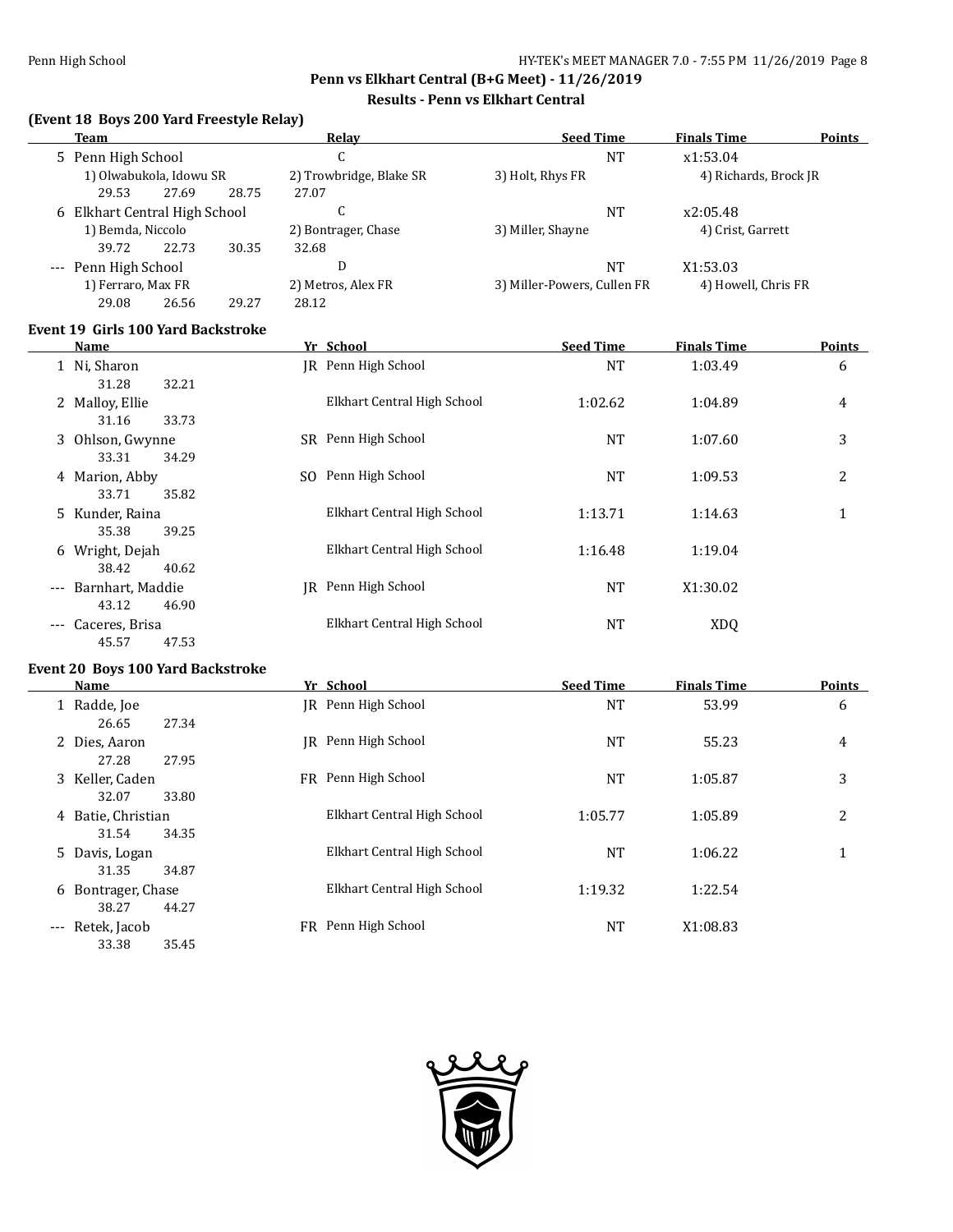#### **Event 21 Girls 100 Yard Breaststroke**

| Name                                                 | Yr School                   | <b>Seed Time</b> | <b>Finals Time</b> | <b>Points</b> |
|------------------------------------------------------|-----------------------------|------------------|--------------------|---------------|
| 1 Rach, Megan<br>34.51<br>38.40                      | SR Penn High School         | <b>NT</b>        | 1:12.91            | 6             |
| 2 Son, Julia<br>35.29<br>39.33                       | IR Penn High School         | <b>NT</b>        | 1:14.62            | 4             |
| 3 Costa, Isabella<br>35.70<br>39.46                  | Penn High School<br>SR.     | <b>NT</b>        | 1:15.16            | 3             |
| 4 Butler, Khanya<br>38.33<br>42.59                   | Elkhart Central High School | 1:18.05          | 1:20.92            | 2             |
| 5 Grove, Lilly<br>39.43<br>44.23                     | Elkhart Central High School | 1:21.08          | 1:23.66            | $\mathbf{1}$  |
| 6 Bontrager, Jorden<br>1:00.38<br>50.62              | Elkhart Central High School | 1:50.26          | 1:51.00            |               |
| Mercurio, Elena<br>$---$<br>38.10<br>41.72           | Penn High School<br>SR.     | NT               | X1:19.82           |               |
| Cox, Taelor<br>$\qquad \qquad - -$<br>45.97<br>52.60 | Elkhart Central High School | NT               | X1:38.57           |               |

### **Event 22 Boys 100 Yard Breaststroke**

|                     | Name                                |     | Yr School                   | <b>Seed Time</b> | <b>Finals Time</b> | <b>Points</b> |
|---------------------|-------------------------------------|-----|-----------------------------|------------------|--------------------|---------------|
|                     | 1 Fleming, Collin<br>33.97<br>30.91 |     | FR Penn High School         | NT               | 1:04.88            | 6             |
|                     | 2 Craig, Connor<br>33.98<br>30.95   |     | JR Penn High School         | <b>NT</b>        | 1:04.93            | 4             |
|                     | 3 Evans, Lucas<br>31.59<br>35.53    |     | JR Penn High School         | <b>NT</b>        | 1:07.12            | 3             |
|                     | 4 Welles, David<br>31.81<br>36.26   |     | Elkhart Central High School | 1:06.18          | 1:08.07            | 2             |
|                     | 5 Byrd, Nathan<br>32.43<br>38.64    |     | Elkhart Central High School | 1:10.07          | 1:11.07            | 1<br>ᅩ        |
|                     | 6 Huang, Michael<br>39.46<br>34.40  |     | Elkhart Central High School | NT               | 1:13.86            |               |
| $\qquad \qquad - -$ | Sommer, Gavin<br>43.67<br>38.46     |     | Elkhart Central High School | 1:18.54          | X1:22.13           |               |
| $\qquad \qquad - -$ | Olwabukola, Idowu<br>37.72<br>44.91 | SR. | Penn High School            | NT               | X1:22.63           |               |

#### **Event 23 Girls 400 Yard Freestyle Relay**

| Team               |                       | Relay               |         |                    |         |           |                      | <b>Seed Time</b>     | <b>Finals Time</b> | <b>Points</b> |
|--------------------|-----------------------|---------------------|---------|--------------------|---------|-----------|----------------------|----------------------|--------------------|---------------|
| 1 Penn High School |                       | A                   |         |                    |         | <b>NT</b> | 3:51.48              |                      |                    |               |
| 1) Costa, Gabby JR |                       | 2) Koszyk, Logan JR |         | 3) Ni, Sharon JR   |         |           | 4) Bottorff, Madi SO |                      |                    |               |
| 27.37              | 57.20                 | 29.06               | 1:00.12 | 28.12              | 58.71   | 26.72     | 55.45                |                      |                    |               |
| 2 Penn High School |                       |                     |         |                    |         |           |                      | <b>NT</b>            | 4:09.99            | 4             |
|                    | 1) Stancheva, Neda JR |                     |         | 2) Retek, Katie JR |         |           |                      | 3) Ohlson, Gwynne SR | 4) Son, Julia JR   |               |
| 29.16              | 1:00.45               | 30.12               | 1:03.12 | 30.54              | 1:03.41 | 29.62     | 1:03.01              |                      |                    |               |
|                    |                       |                     |         |                    |         |           |                      |                      |                    |               |